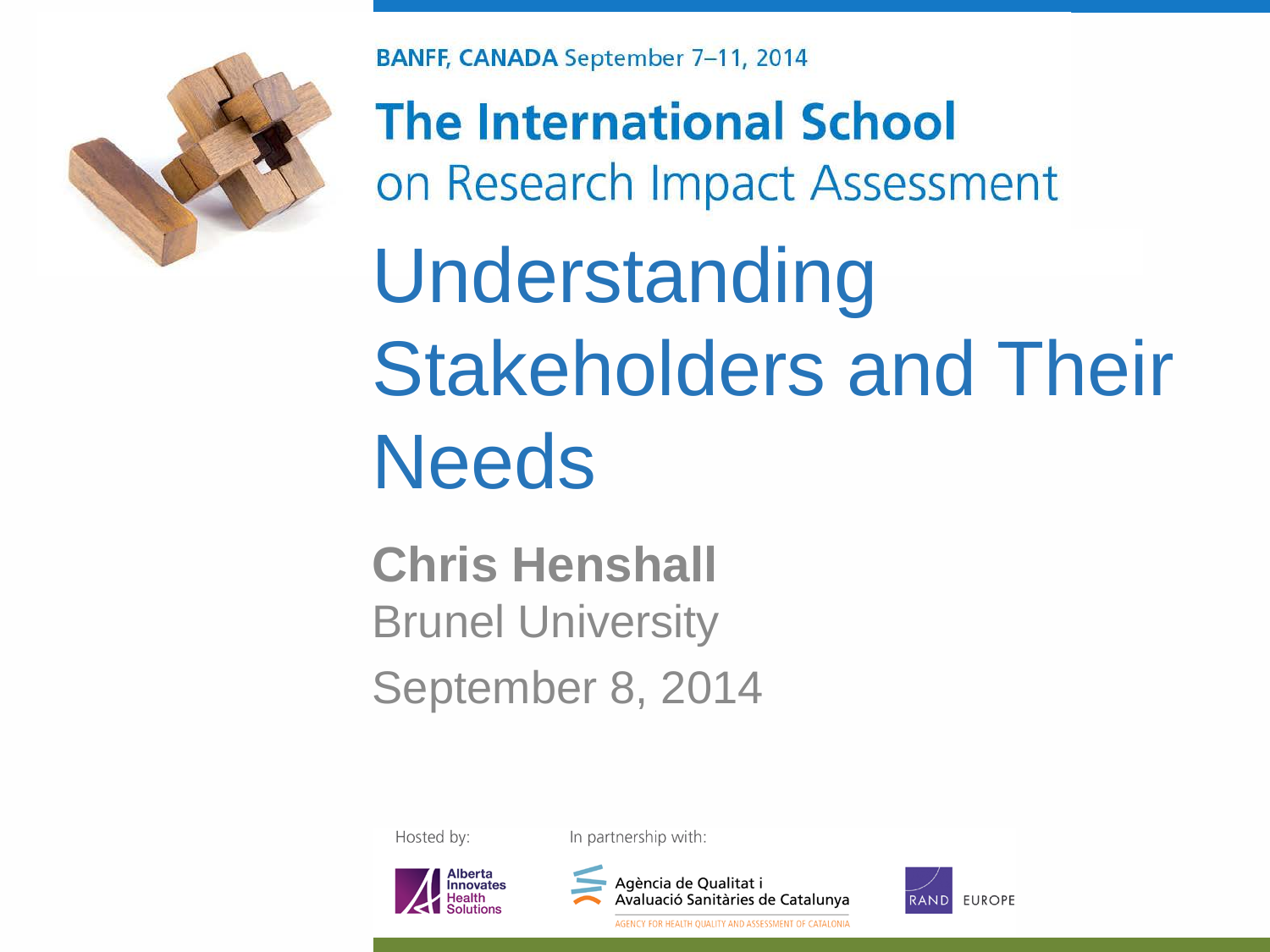#### Learning outcomes

- Identify all stakeholders who will be the primary users of the assessment
	- Identify other stakeholders with key interests
- Analyse stakeholders' perspectives and needs
- Judge and/or negotiate how best to balance potentially competing interests and expectations

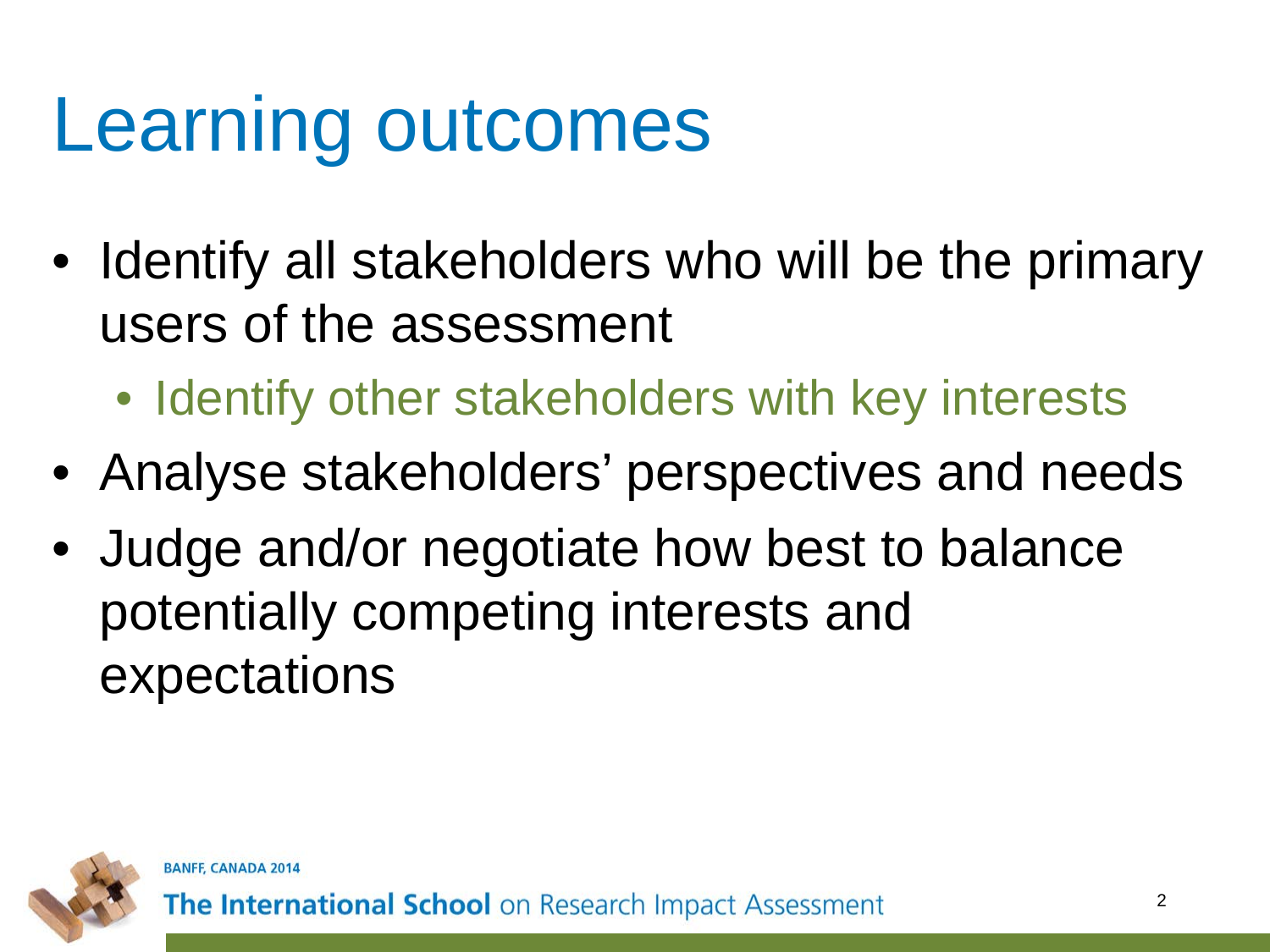#### Importance of stakeholders

- RIA is conducted to have an impact on stakeholders' understanding, beliefs and behaviour
- RIA is often conducted to answer questions posed by specific stakeholders (and of close interest to others)
- So know who your stakeholders are!



**BANFF, CANADA 2014**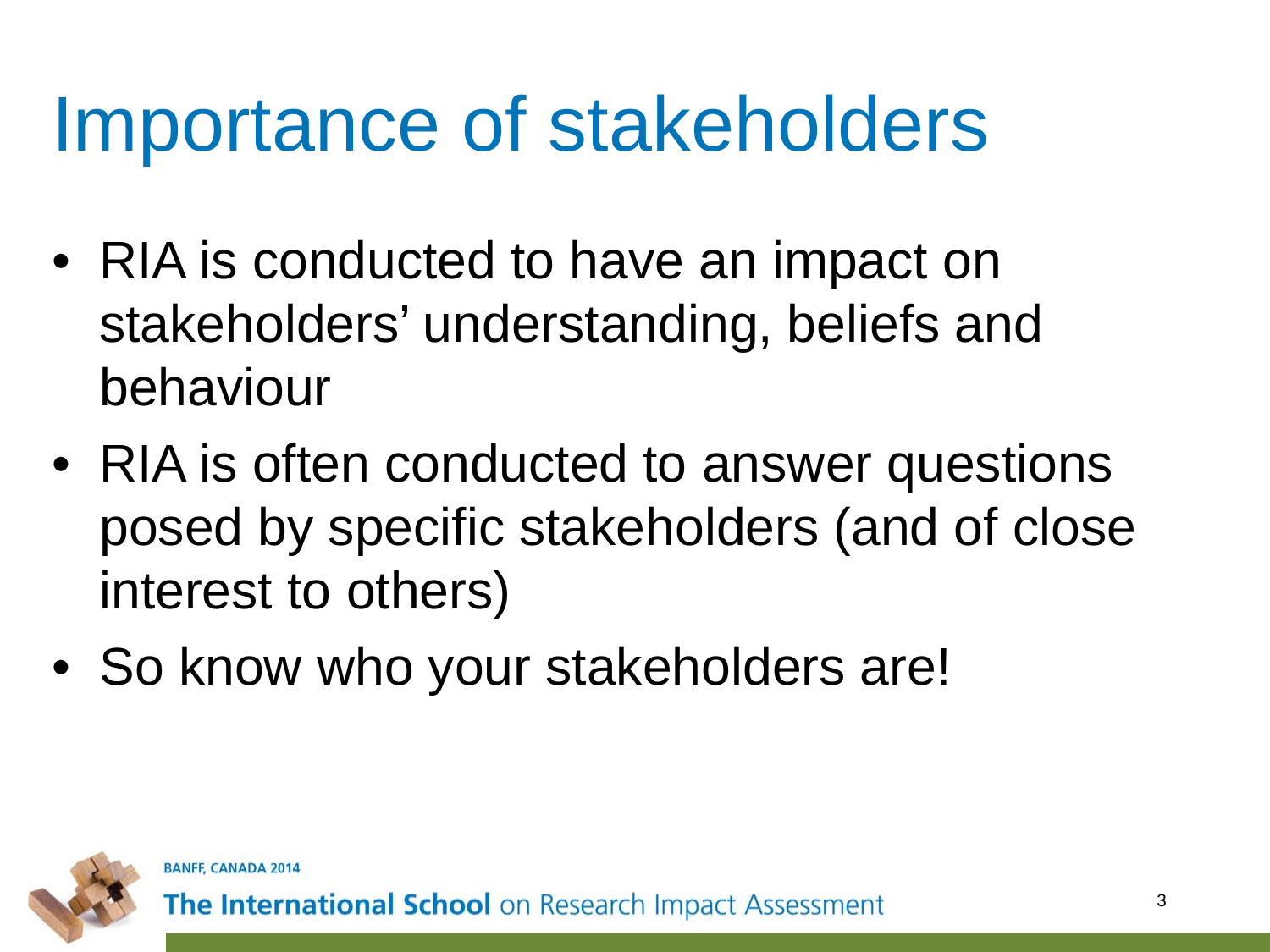## Types of stakeholders

- Funders of research
	- the public; government; research funding bodies; universities/institutes
- Doers of research
	- universities/institutes; departments; teams; researchers
- Others
	- patients; professional organisations; policy analysts; the public



**BANFF, CANADA 2014**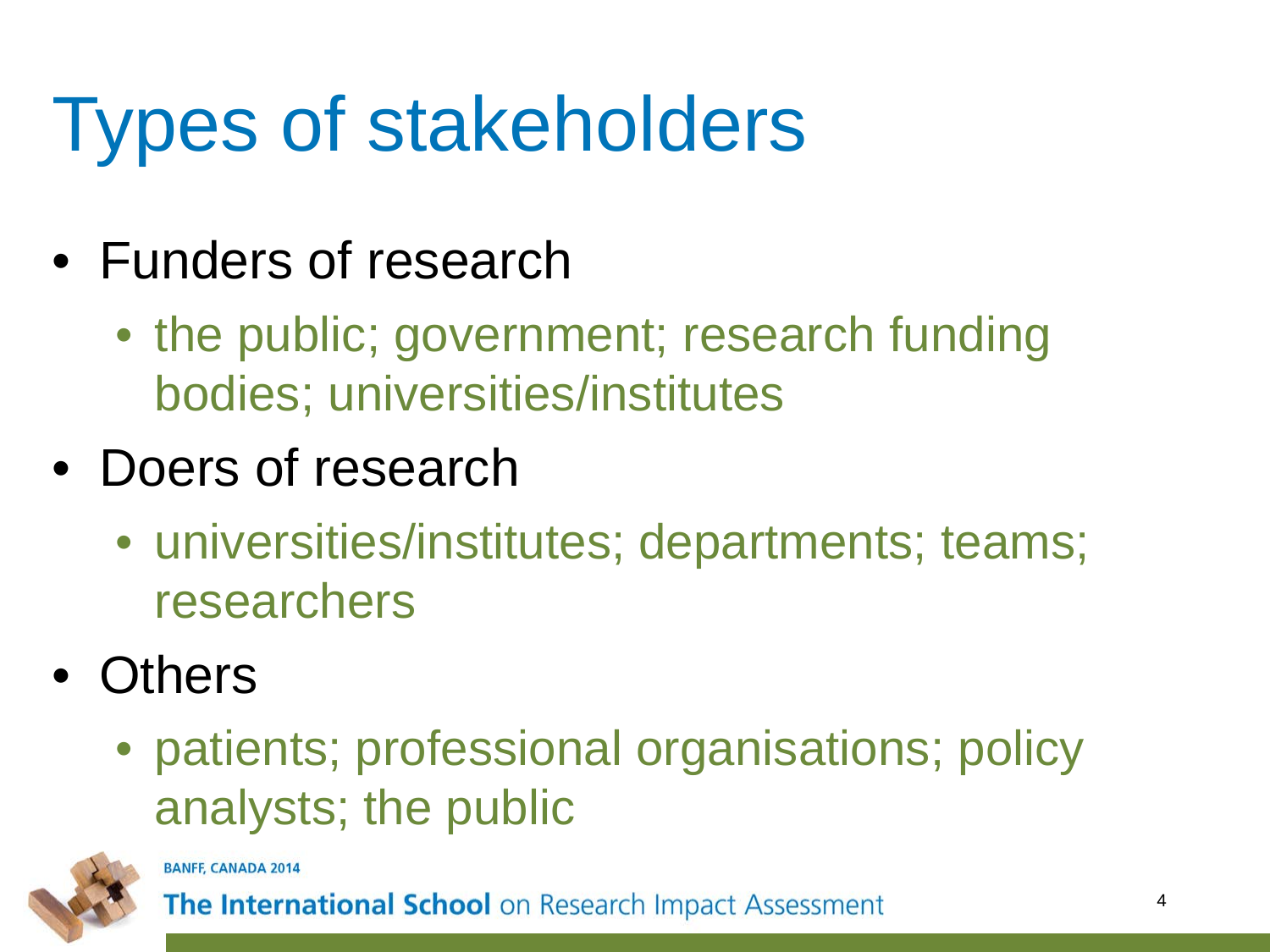### How to identify stakeholders

- Organisation or programme strategic plan
- Board members for the organisation
- Organisation mission/vision
- Potential groups to be impacted (ask senior or programme management)
- Others?

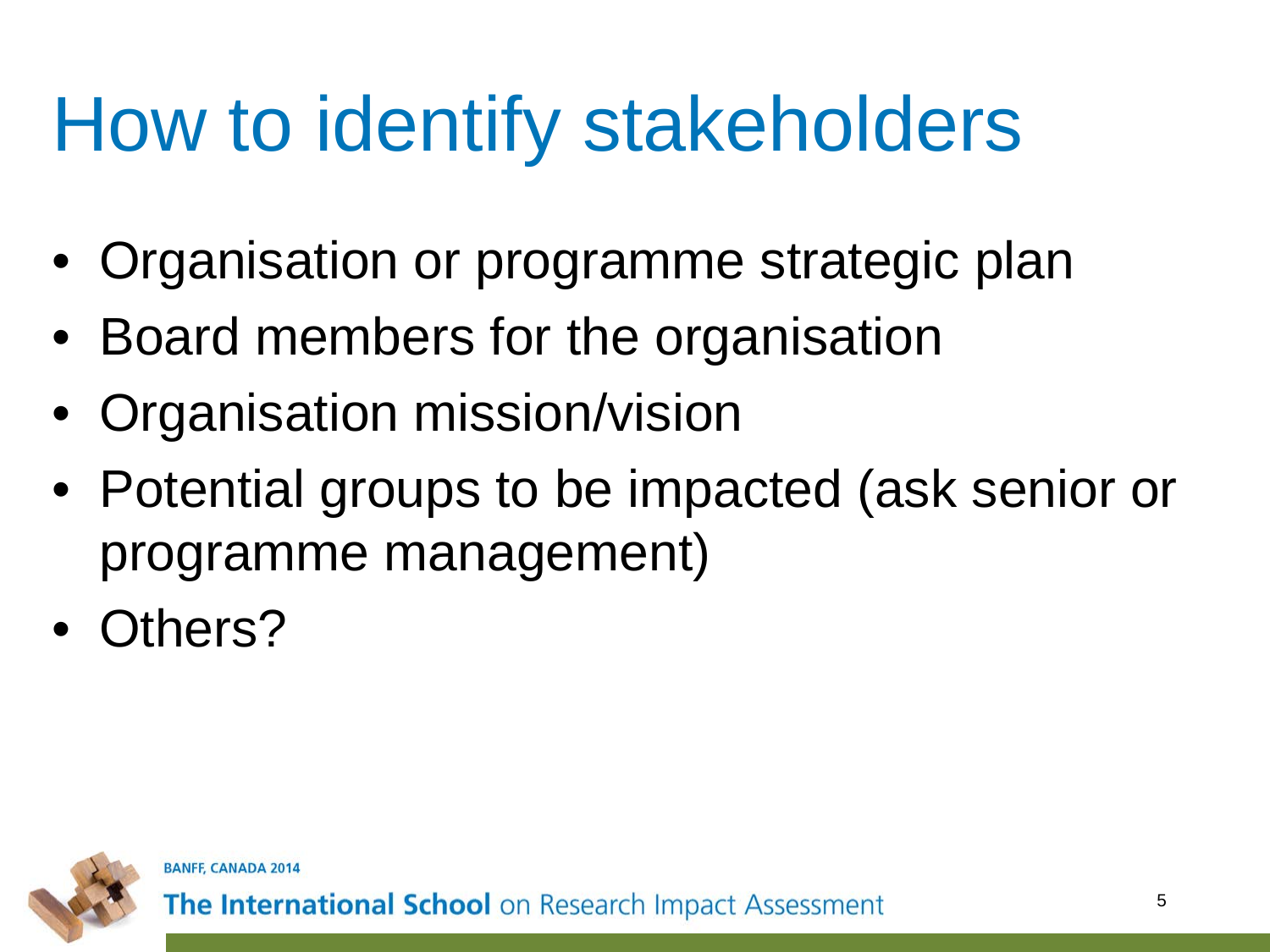### Stakeholder perspectives

- Funders of research
	- demonstrating money well spent; making the case for more money; learning how to improve outcomes through changed allocations
- Doers of research
	- demonstrating research effort and career well spent; making the case for more money; demonstrating personal achievement for career advancement

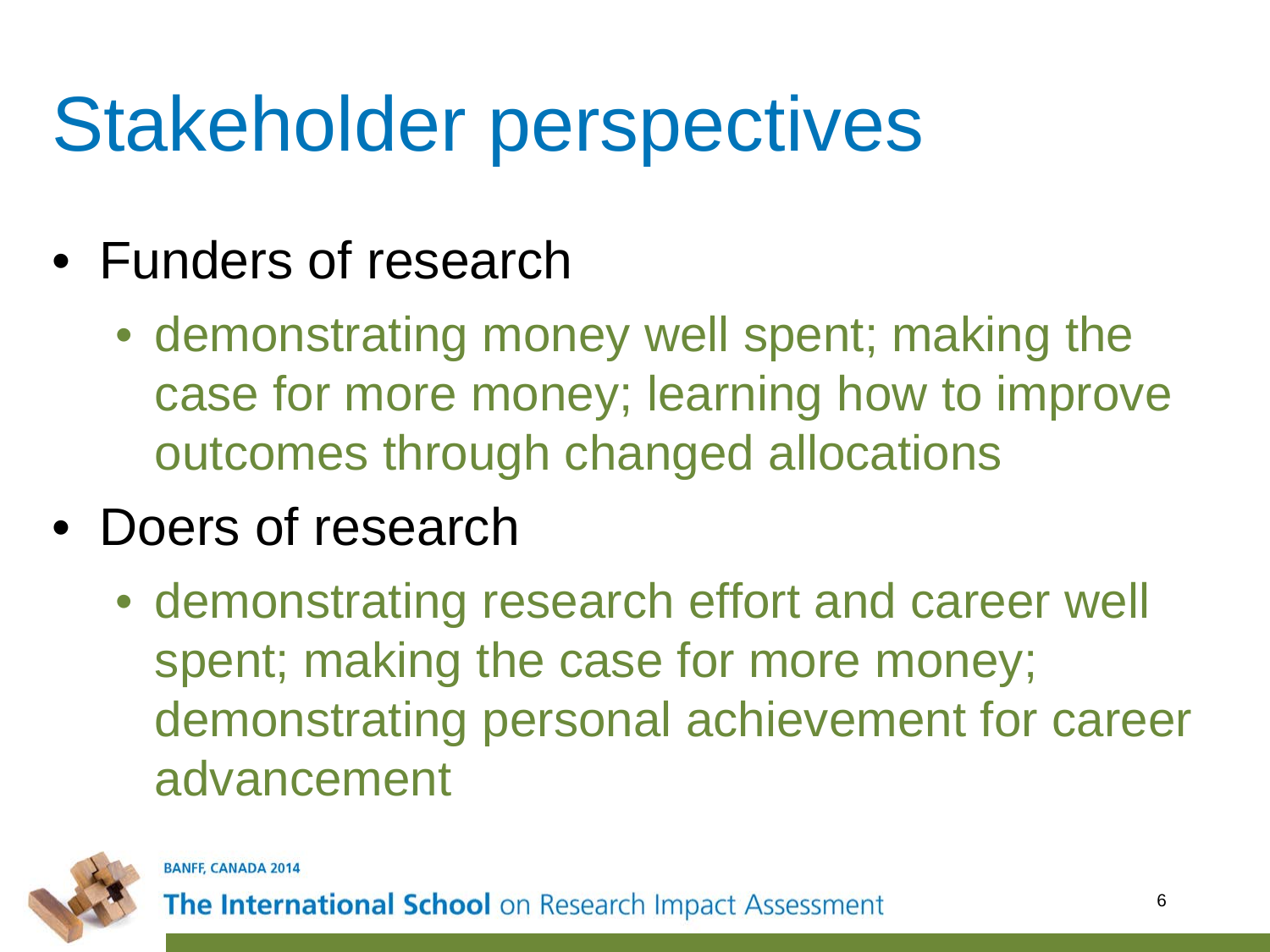# How to identify stakeholder needs and perspectives

- Surveying stakeholders
- Interviews
- Previous evaluations for stakeholders
- Other RIAs
- Stakeholder documents (e.g., strategies, missions/visions)
- Others?



**BANFF, CANADA 2014**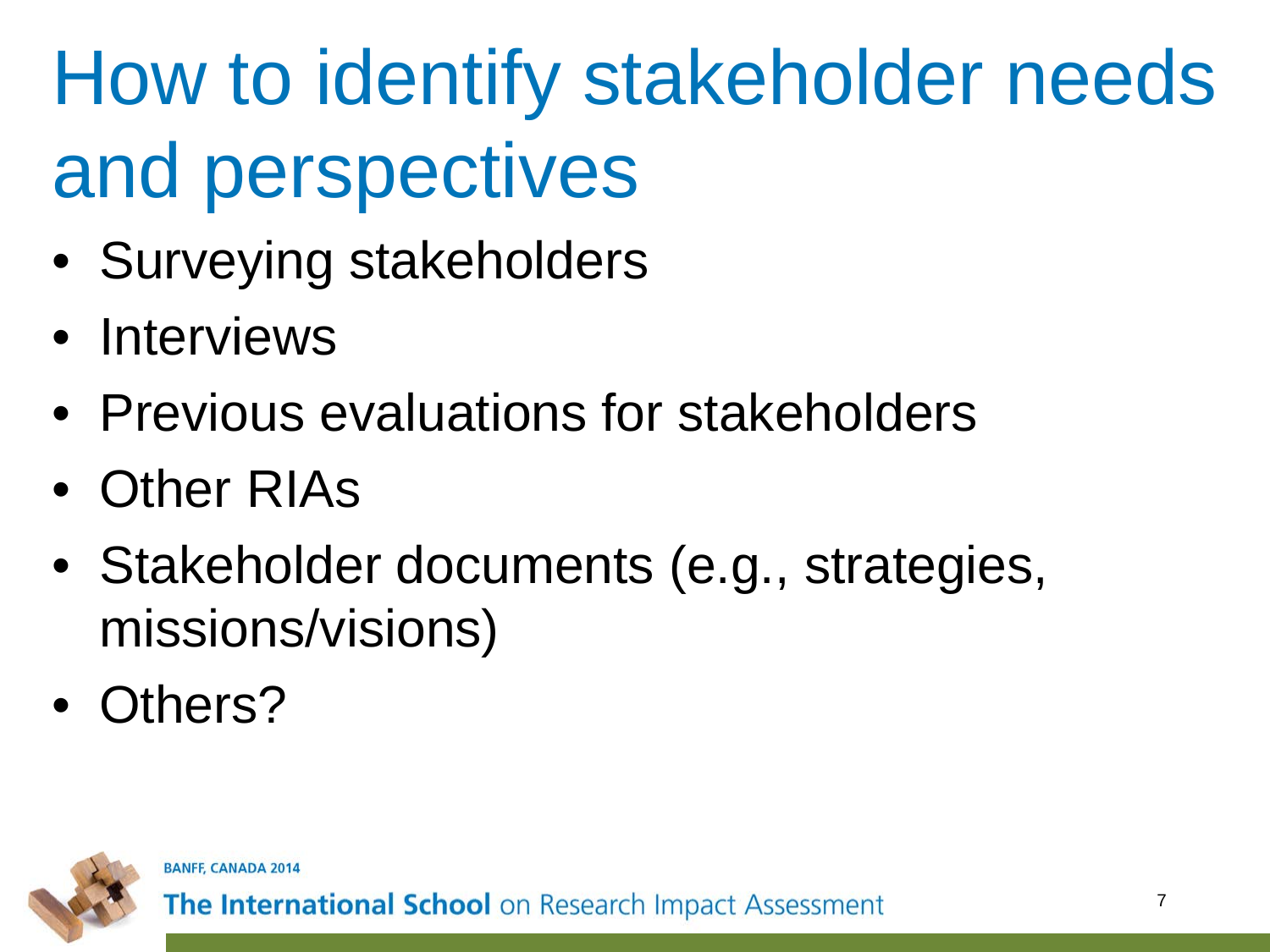# Learning activity 1



- Overall Case Example
	- Who are primary users?
	- What are their perspectives & needs?
	- Are there other key stakeholders?
	- What are their perspectives & needs?
- 5 minutes table discussion; 5 minutes entire group discussion



**BANFF, CANADA 2014**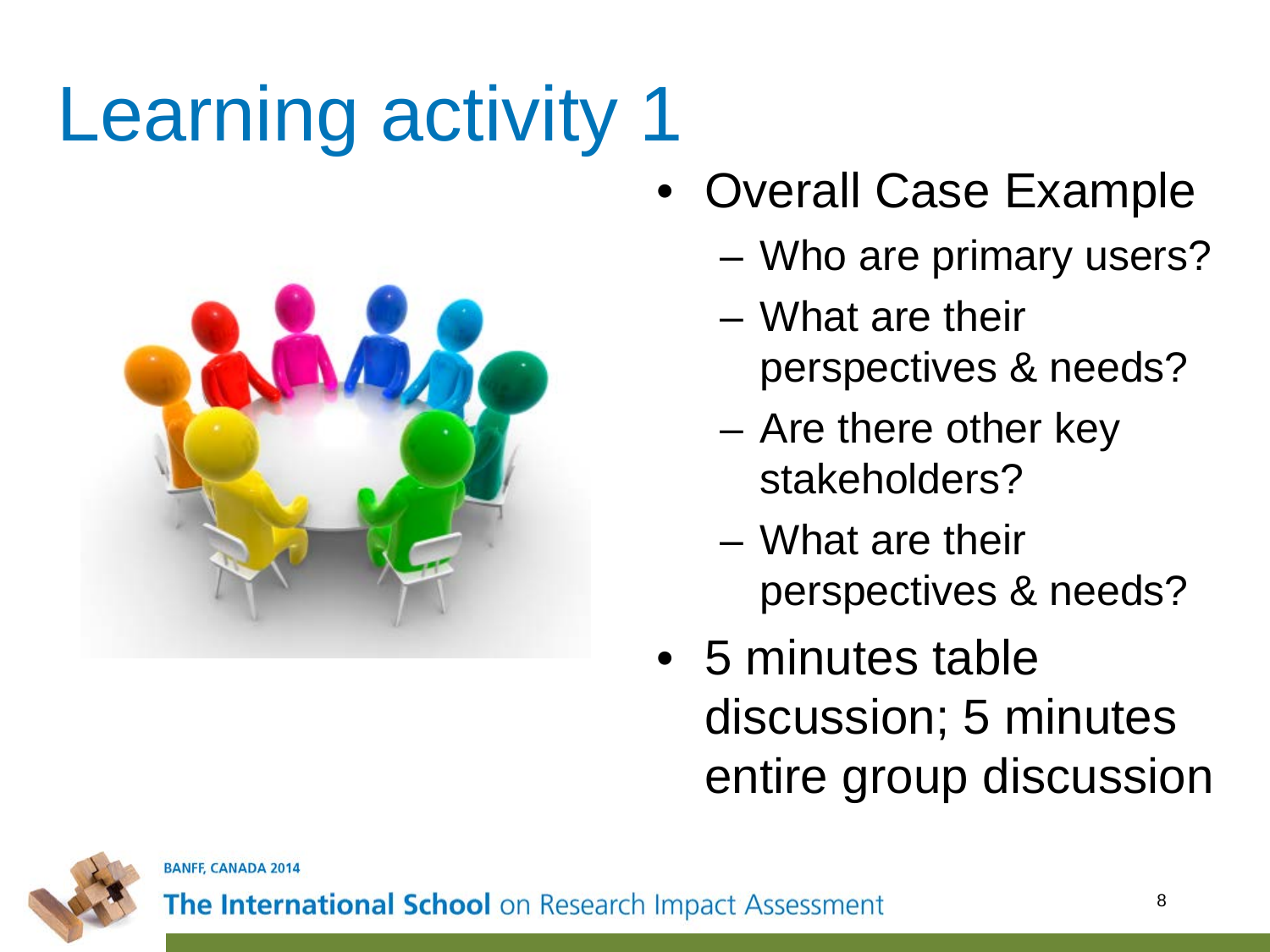# Research Excellence Framework (REF)

- REF rates performance of academic staff and departments in UK universities, in terms of:
	- External funding won
	- Publications and PhDs awarded
	- Impact
- It is used to guide research infrastructure funding allocation to universities

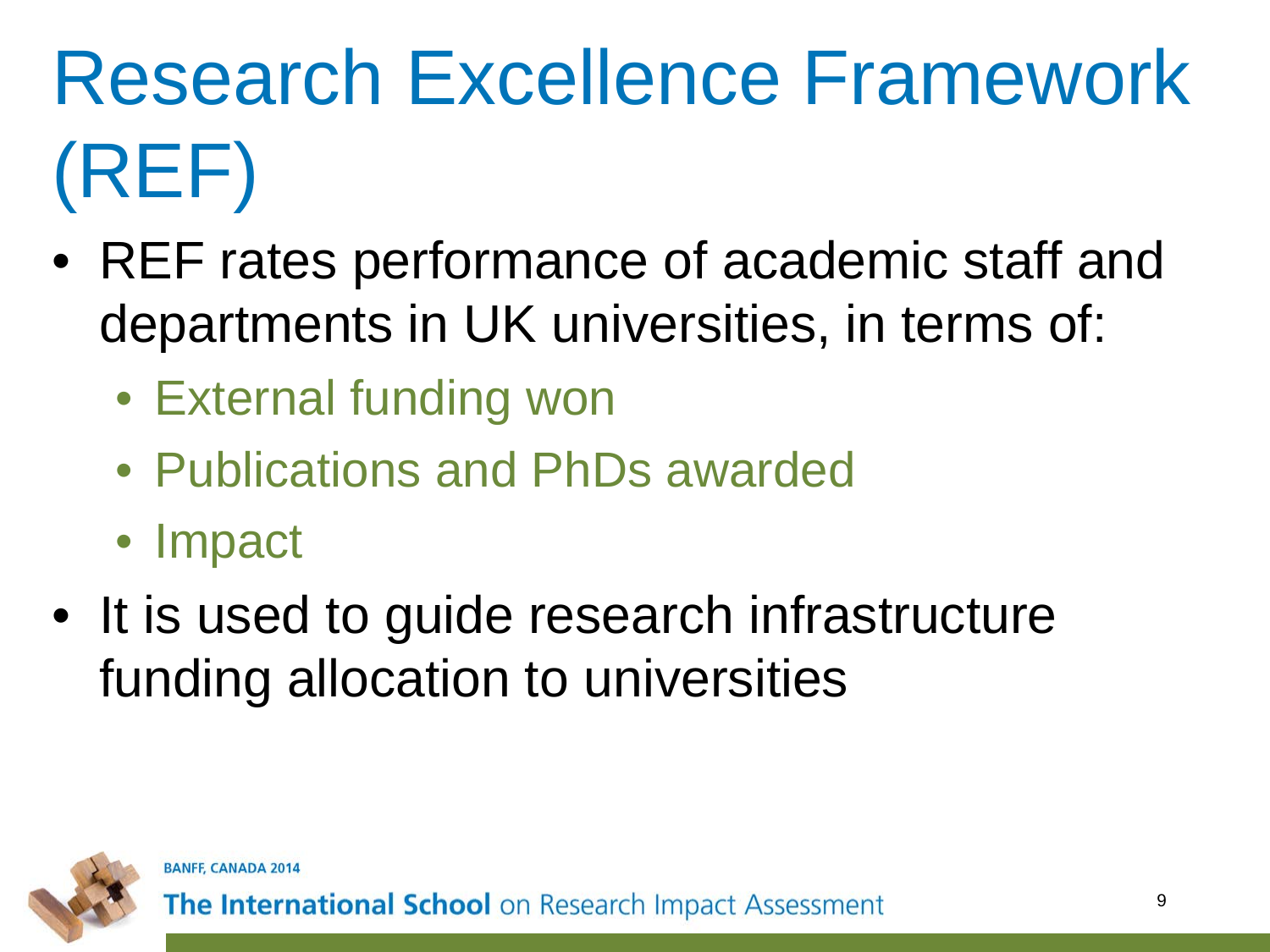## "Impact" in the REF

- "an effect on, change or benefit to the economy, society, culture, public policy or services, health, the environment or quality of life, beyond academia"
- evidenced by specific examples of impacts  $\dots$ and by the submitted unit's general approach to enabling impact . . . The focus . . . is the impact of the . . . unit's research, not the impact of individuals or individual . . . outputs

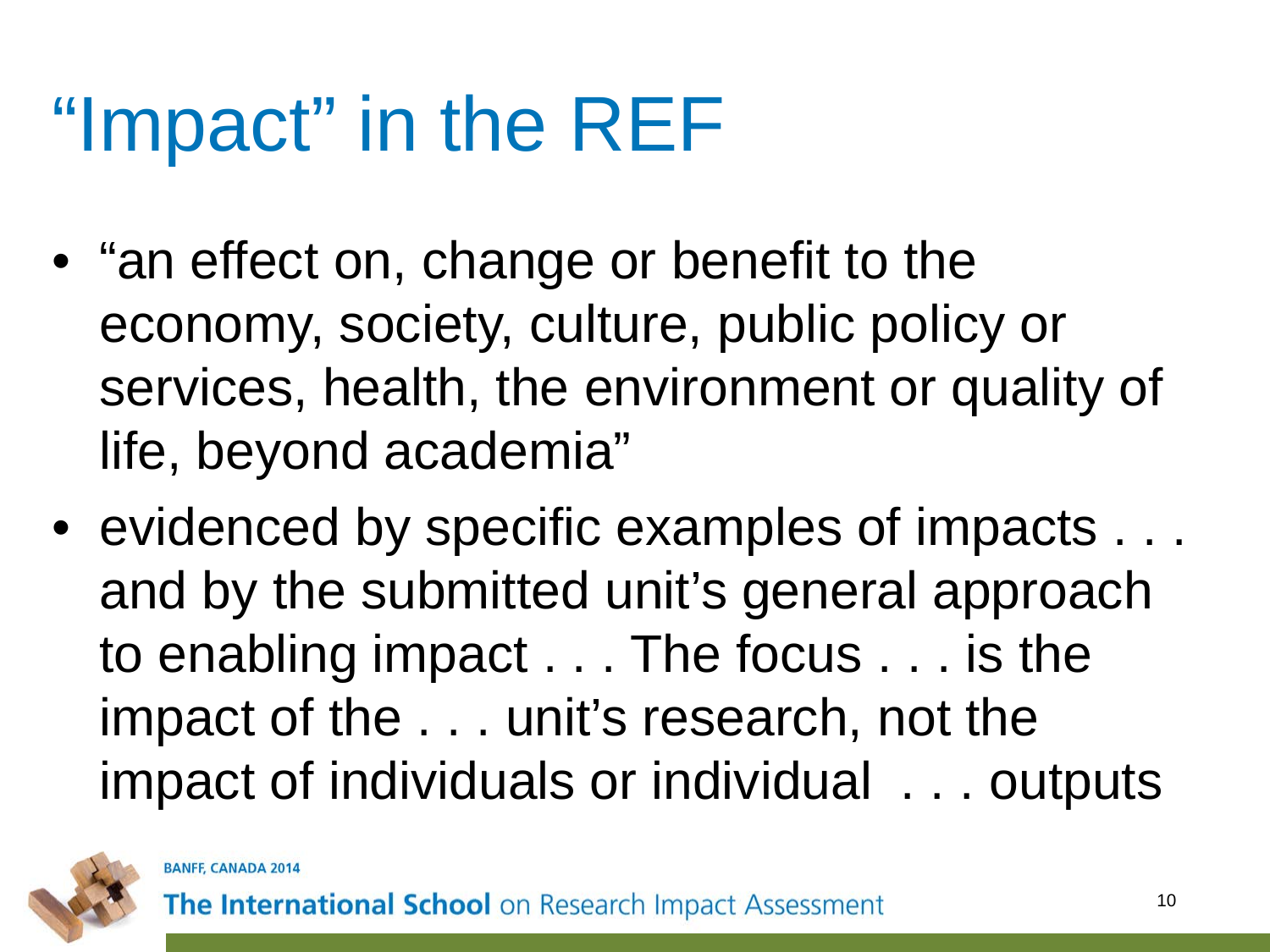# Learning activity 2



- UK Research Excellence Framework
	- Who are primary users?
	- What are their perspectives & needs?
	- Are there other key stakeholders?
	- What are their perspectives & needs?
- 5 minutes table discussion; 5 minutes entire group discussion



**BANFF, CANADA 2014**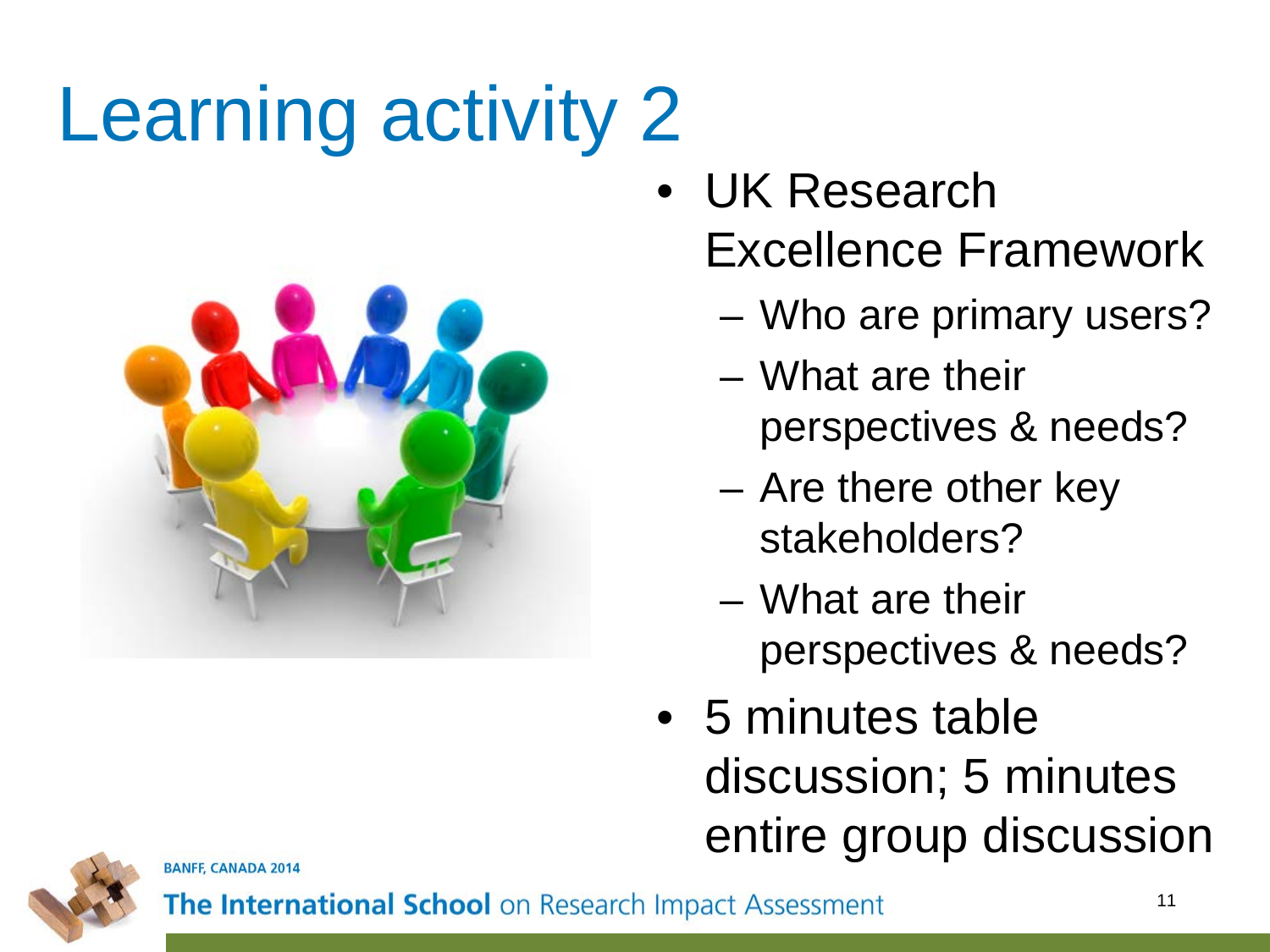### Key messages

- RIA is done for a purpose stakeholders are key
- There can be a wide range of stakeholders, and their perspectives can differ
- It is important to consider all main stakeholders, not only the direct "customer" for an RIA

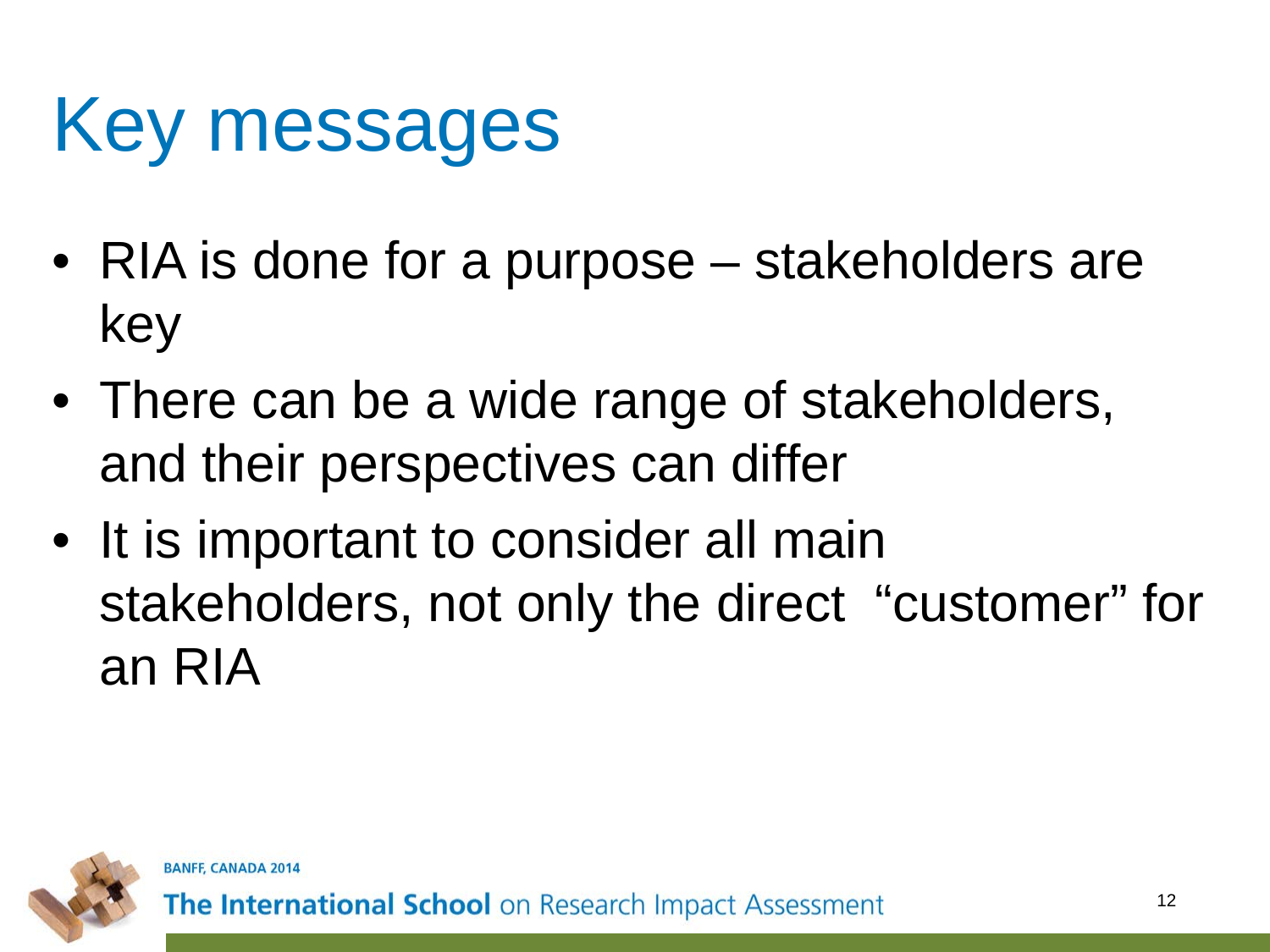### Recommended reading

- On the REF:
	- http://en.wikipedia.org/wiki/Research\_Excellenc e\_Framework
	- http://www.ref.ac.uk/pubs/2011-02/